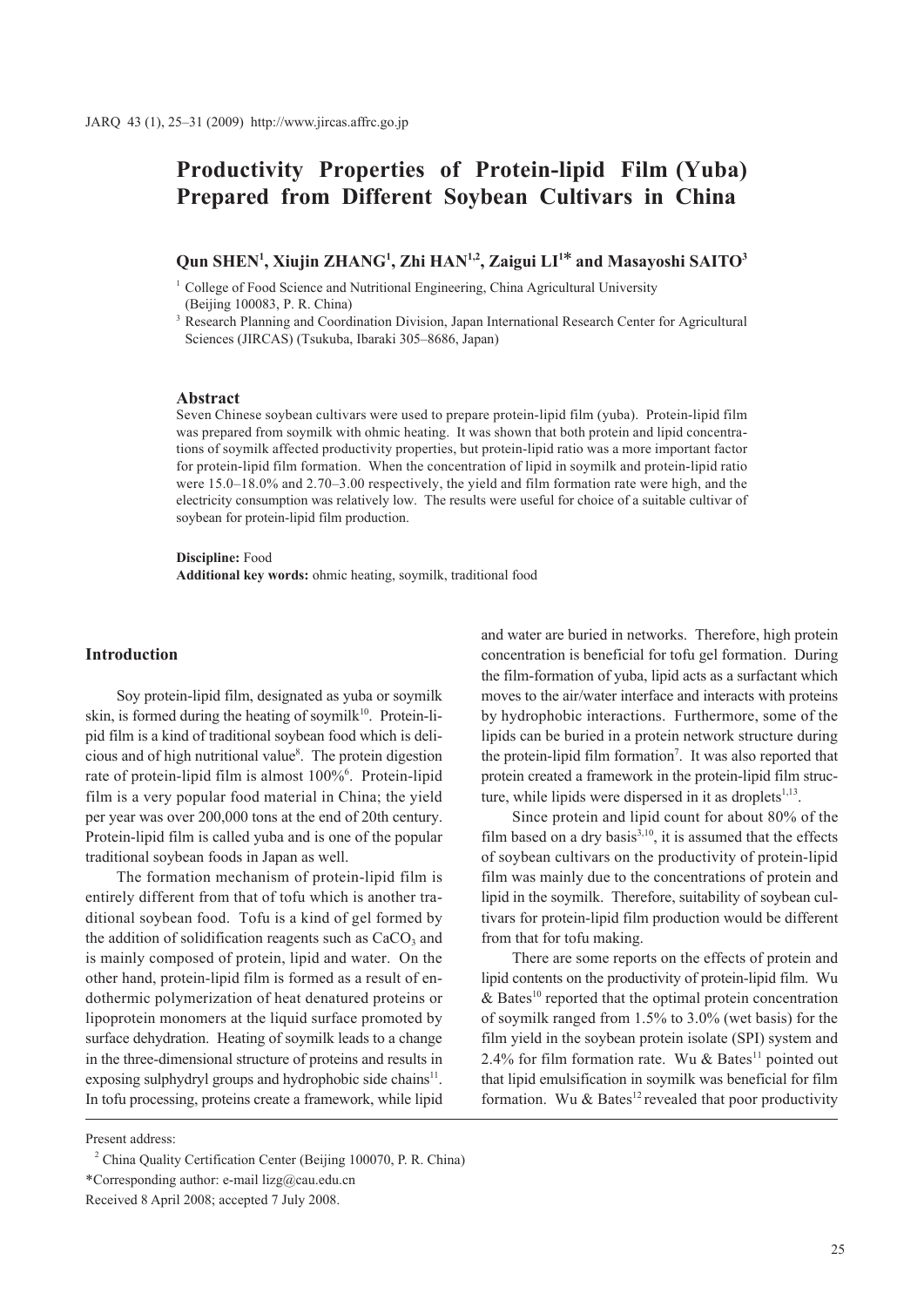#### Q. Shen et al.

of protein-lipid film occurred in systems with a low protein-lipid ratio under 1.00.

The suitability of soybean cultivars for protein-lipid film production is still not clear. Protein-lipid film producers often think that the protein content of soybean is "the higher, the better" from the experience of tofu making. Thereby, they tend to select the soybeans with high protein content. However, since the formation mechanism of protein-lipid film is different from that of tofu, there may be some other factors than protein content which is dominant in protein-lipid film productivity.

In this study, we selected seven Chinese soybean cultivars which were widely used for the production of protein-lipid film to investigate the effects of protein and lipid concentrations and protein-lipid ratio in soymilk on the productivity properties. In addition, the protein and lipid concentrations of soymilk were adjusted by adding SPI and soybean oil, in order to investigate in a wider range of protein and lipid concentrations than that of the original soymilk. Three indexes, such as protein input efficiency (PIE), lipid input efficiency (LIE) and electricity consumption were investigated to verify the productivity as well.

#### **Materials and methods**

#### **1. Materials**

Seven Chinese soybean cultivars were used; those were Dalubai (DLB), Heisheng101 (HS101), Jiyu54 (JY54), Jiyu64 (JY64), Shifeng7 (SF7), Suinong14 (SN14), and Kenxin3 (KX3).

SPI was obtained from Jilin Fuji Protein Co., Ltd. (China). Soybean oil was purchased at a local supermarket. Emulsifier (calcium stearoyl lactylate, CSL) was purchased from Danisco Co., Ltd. (China).

#### **2. Soymilk preparation**

After impurity removal, 150 g of soybean was washed 3–4 times with distilled water and soaked in distilled water (water-soybean weight ratio of 3.5:1) for 12 h at room temperature (about 25ºC). Then, soybean were drained and milled with distilled water in a FDM-Z100 soymilk machine (Guangzhou Henlian Food Machine Co., Ltd., China). The soluble solids content (SSC) of the resulting soymilk was adjusted to 6.0%<sup>6</sup>, which was determined by a refractometer (RHD 25, Fuzhou Link Optical Instrument Co., Ltd., China). The soymilk was filtered through 80 mesh gauze, 100 g of soymilk was freeze dried for the analysis of protein and lipid concentrations and the rest was preserved at 10ºC for protein-lipid film preparation.

## **3. Adjustment of protein and lipid concentrations of soymilk**

Protein and lipid concentrations of soymilk prepared from KX3 were adjusted using SPI solution and soybean oil emulsion.

SPI solutions were prepared by dissolving different quantities of SPI in 900 g distilled water and these were kept for 12 h at room temperature.

Soybean oil emulsions were prepared as follows; different quantities of soybean oil and emulsifier (CSL,  $1/1,000$  w/w of soybean oil) were put into water, and the mixture was stirred with a magnetic stirrer until the oil became minute globules suspended in the water. Then the suspension was homogenized using a high-pressure homogenizer (GBY60-65, Shanghai Donghua High-pressure Homogenizer Factory, Shanghai, China) at 25 Mpa pressure to form a stable emulsion.

The SPI solution and the soybean oil emulsion were added to soaked soybean. The mixture was milled and SSC of the resulting soymilk was adjusted to 6.0%.

#### **4. Protein-lipid film preparation**

Protein-lipid film was prepared by an ohmic heating machine which was developed by our laboratory. Soymilk (500 mL) was heated and kept at higher than 95ºC for 3–4 min in a heating trough  $(13 \times 13 \times 10 \text{ cm})$ , then shifted to the film forming trough ( $14 \times 25 \times 5$  cm), the heating temperature was set at 85ºC. Protein-lipid film was picked up from the surface every 10 min and drained for a few seconds. Electricity consumption was measured during the heating. After airing for 5 min at room temperature, protein-lipid film was weighed. The residual soymilk after protein-lipid film formation was freeze dried for subsequent chemical analyses. Experiments were carried out in duplicate.

#### **5. Proximate analysis**

Protein and lipid were determined by the Kjeldahl method and Soxhlet extraction method according to the national standard of the People's Republic of China (GB/ T 5511-1985)<sup>5</sup> using a conversion factor of 5.7 and GB/ T5009.6-19854 , respectively. Moisture contents were measured according to AACC method 44-16 (AACC, 1983)<sup>2</sup>. Samples were heated at 130 $^{\circ}$ C for 40 min and then the moisture contents were calculated.

#### **6. Calculation methods**

#### **(1) Yield and film formation rate**

Yield referred to the protein-lipid film yield of every 100 mL soymilk, while film formation rate referred to the protein-lipid film yield every 10 min. They were calculated as follows: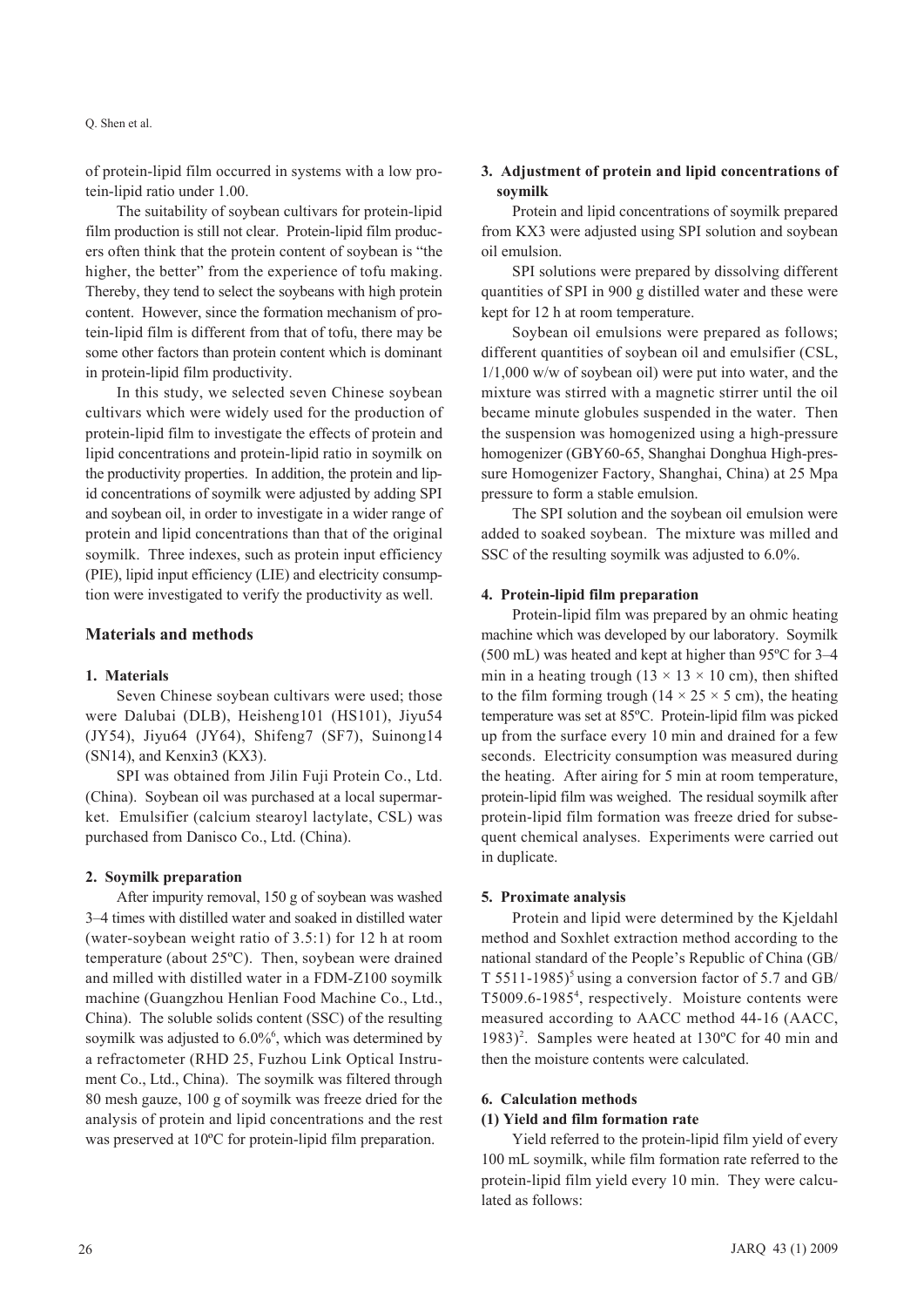$$
Y = \frac{M \times 100}{G} \tag{1}
$$

$$
V = \frac{M \times 10}{T} \tag{2}
$$

where Y and V were the yield  $(g/100 \text{ ml})$  and film formation rate (g/10 min) respectively, M was the total proteinlipid film output (g), G was the volume of soymilk for film formation (ml), and T is the total time for film formation (min).

## **(2) Protein input efficiency (PIE) and lipid input efficiency (LIE)**

PIE/LIE referred to the percentage of the protein/lipid of the protein-lipid film accounting for the total protein/lipid of 100 mL soymilk. They were calculated as follows:

$$
PIE = \frac{P' - P}{P'} \times 100\tag{3}
$$

$$
LIE = \frac{L' - L}{L'} \times 100\tag{4}
$$

where P' and P were the total protein and the residual protein (g) of 100 mL soymilk, respectively, and L′ and L the total lipid and the residual lipid (g) of 100 mL soymilk, respectively.

## **(3) Electricity consumption per kilogram wet proteinlipid film**

Electricity consumption during film formation was measured by DDS237 Single-phase Electronic Meter (Shanghai Huali Electric Meter Works, China) as follows:

$$
E = \frac{E^*}{M} \times 1000\tag{5}
$$

where E was the electricity consumption per kilogram wet protein-lipid film (kw·h/kg), E\* was the total electricity consumption during the film formation in each trial (kw·h) and M was the total output of protein-lipid film (kg).

#### **Results and discussion**

## **1. Effects of soybean cultivars on protein-lipid film production**

 Main components and protein-lipid film production properties of 7 Chinese soybean cultivars are shown in Table 1. The water uptake of soybean during the soaking was about 120.0% and water added during the milling process was 9–10 times of the weight of soybean to adjust SSC to 6.0%. Range of protein content of 7 cultivars was 33.8% to 45.4% and that of lipid content was 17.8% to 22.9%. The protein-lipid ratios of soybean are also given in Table 1. Protein-lipid ratio was in a range of 1.62 to 2.48. Protein-lipid ratio of soymilk was higher than those of soybean, in a range of 2.16 to 3.18. In the results of protein-lipid film yield, HS101 showed the best and SF7 showed the worst behavior for protein-lipid film production. KX3 showed poor behavior for the production as well.

The effects of protein and lipid concentration of soymilk on protein-lipid film production of various soybean cultivars are shown in Fig. 1. As shown in Fig. 1 (a), protein concentration of soymilk had some effects on protein-lipid film yield and film formation rate. When the protein concentration of soymilk was about 45%, the yield was the highest. However, there was no obvious correlation between them. It was shown that some factors other than protein concentration of soymilk were also important for the yield of protein-lipid film.

The effects of lipid concentration were investigated.

| Soybean<br>cultivars | Moisture<br>$(\%)$ | Protein<br>$(\%$ db*) | Lipid<br>$(\%$ db) | Protein-lipid<br>ratio of soybean | Protein of<br>soymilk<br>$(\%$ db) | Lipid of<br>soymilk<br>$(\%$ db) | Protein-lipid<br>film yield<br>$(g/100 \text{ mL})$ | Protein-lipid film<br>formation rate<br>$(g/10 \text{ min})$ |
|----------------------|--------------------|-----------------------|--------------------|-----------------------------------|------------------------------------|----------------------------------|-----------------------------------------------------|--------------------------------------------------------------|
| JY64                 | 9.1                | 37.2                  | 22.9               | 1.62                              | 45.8                               | 19.6                             | 7.58                                                | 3.79                                                         |
| SF7                  | 9.5                | 33.8                  | 17.8               | 1.90                              | 44.1                               | 20.4                             | 7.25                                                | 3.63                                                         |
| JY54                 | 9.5                | 40.8                  | 21.3               | 1.92                              | 50.5                               | 17.4                             | 8.88                                                | 4.44                                                         |
| <b>SN14</b>          | 8.7                | 41.7                  | 20.5               | 2.03                              | 45.5                               | 18.0                             | 8.90                                                | 4.45                                                         |
| <b>DLB</b>           | 9.7                | 38.1                  | 18.1               | 2.10                              | 47.4                               | 14.9                             | 7.91                                                | 3.95                                                         |
| <b>HS101</b>         | 9.5                | 45.4                  | 18.3               | 2.48                              | 45.8                               | 15.9                             | 9.67                                                | 4.84                                                         |
| KX3                  | 9.3                | 38.8                  | 18.5               | 2.10                              | 38.6                               | 9.2                              | 7.40                                                | 3.53                                                         |

**Table 1. Main components and protein-lipid film production properties of various soybean cultivars** 

JY64: Jiyu 64, SF7: Shifeng 7, JY54: Jiyu 54, SN14: Suinong 14, DLB: Dalubai, HS101: Heisheng 101, KX3: Kenxin 3. All are Chinese soybean cultivars.

\*: dry basis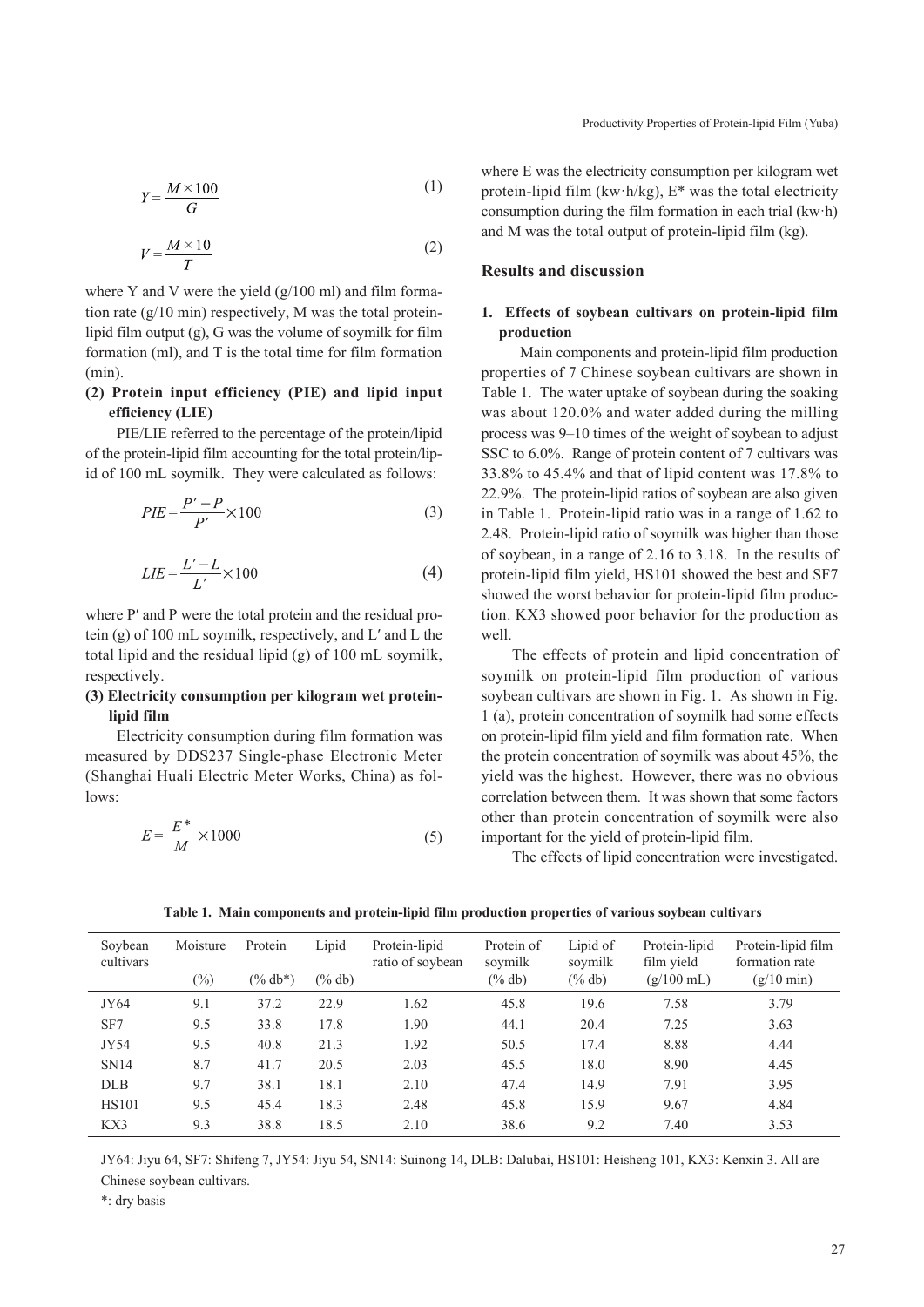



DLB: Dalubai, HS101: Heisheng 101, JY54: Jiyu 54, JY64: Jiyu 64, SF7: Shifeng 7, SN14: Suinong 14. All are Chinese soybean cultivars.

(a): Protein concentration, (b): Lipid concentration.

 $\blacklozenge$ : Yield (g/100 mL),  $\triangle$ : Film formation rate (g/10  $min)$ 

Vertical bars indicate standard errors.

Fig. 1 (b) indicated that there was a notable relationship between lipid concentration and both protein-lipid film yield and film formation rate. As the lipid concentration increased, both the protein-lipid film yield and film formation rate increased at first (the optimum lipid concentration was about  $16-18\%$ ) and then decreased. It was reported that a lower lipid concentration was necessary for better film quality<sup>12</sup>, but our results indicated that appropriate lipid concentration is essential for film formation, which is in accord with the conclusion of Wu & Bates<sup>11</sup>.

The effects of protein-lipid ratio of soymilk of various soybean cultivars were further studied. As shown in Fig. 2, as protein-lipid ratio increased the protein-lipid film yield and formation rate increased at first and then decreased, and the optimum condition was obtained when the ratio was between 2.70 and 2.90.

During the protein-lipid film formation, lipids are thought to be combined with proteins by non-covalent



- Fig. 2. Effects of ratio of protein to lipid of soymilk prepared from various soybean cultivars on protein-lipid film production
	- DLB, HS101, JY54, JY64, SF7, SN14: Same as in Fig. 1.

 $\blacklozenge$ : Yield (g/100 mL),  $\triangle$ : Film formation rate (g/10  $min)$ 

Vertical bars indicate standard errors.

bonds. On the other hand, large amounts of lipids are trapped in a network structure formed during protein denaturalization<sup>9</sup>. Interaction between proteins and lipids also had great effects on the protein-lipid film production. If lipid concentration was not enough, the protein network structure would not be filled well. In contrast, there would not be enough protein structure for excessive lipid<sup>7</sup>. Therefore, suitable protein-lipid ratio may be an important factor for the film yield and formation rate.

It was obvious that the protein-lipid ratio of the soybean cultivar and that of soymilk prepared from the cultivar were different just as shown in Table 1. The proteinlipid ratio of soymilk is considered to be a character of the cultivars themselves, and we can conclude that a soybean cultivar which has high protein content and high proteinlipid ratio at the same time would be suitable for the production of protein-lipid film.

#### 2. Effects of protein and lipid concentrations of soymilk on protein-lipid film production

## (1) Effects of protein and lipid concentrations of soymilk adjusted by SPI and soybean oil

To affirm the effects of protein-lipid ratio in a larger range on productivity, the components of soymilk (prepared from cultivar Kenxin 3, KX3) were adjusted by adding SPI or soybean oil. Protein content and lipid content of SPI was 79.2% db and 0.9% db, respectively.

As shown in Fig. 3, the optimum lipid concentration for yield and film formation rate was about 15.5%. Even when the protein concentrations were almost at the same level, the protein-lipid film yield and film formation rate obtained were different if the lipid concentration was different. For example, when protein concentrations of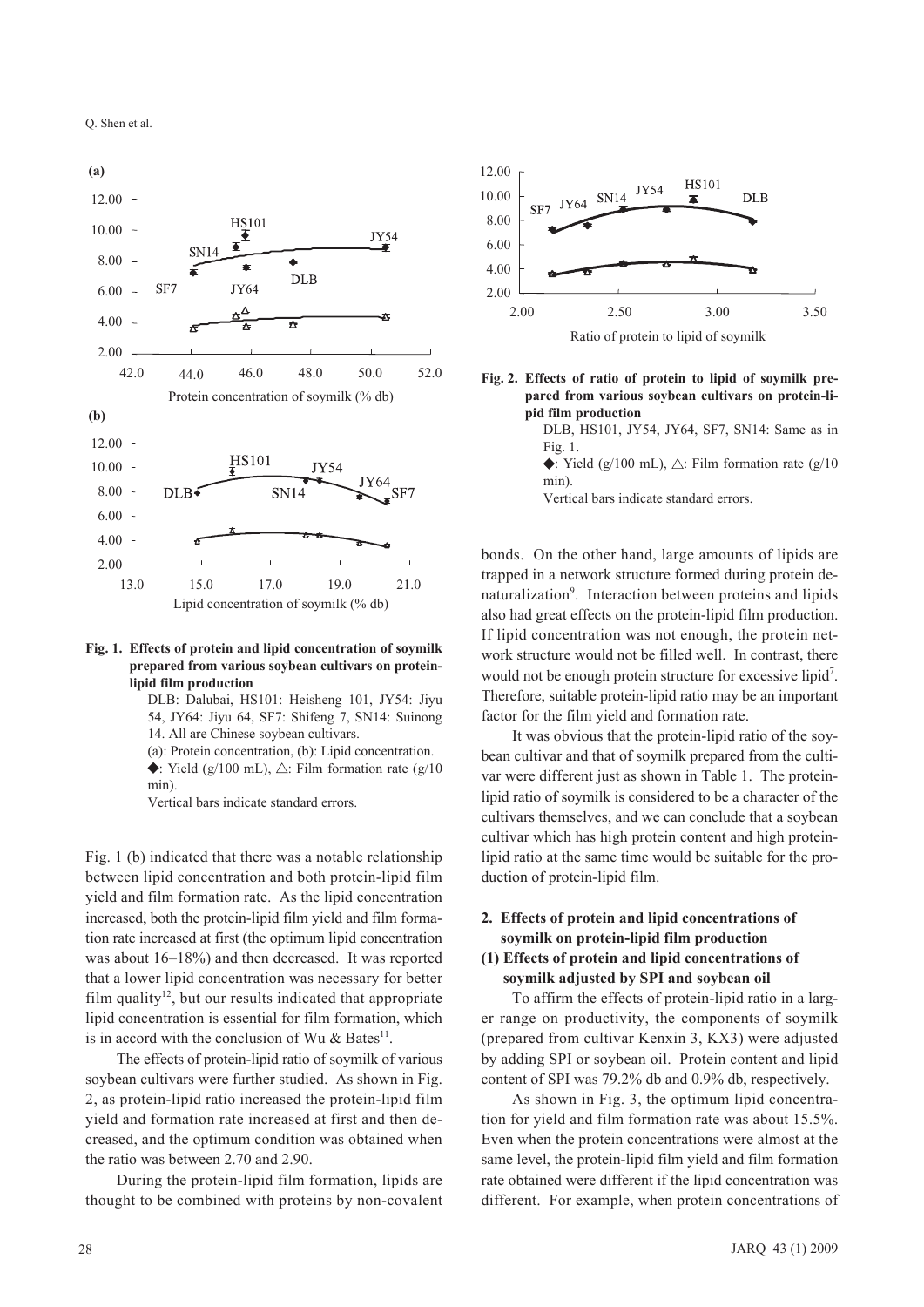two samples were 44.0% and 44.2% while lipid concentrations were  $13.1\%$  and  $9.6\%$  respectively, the former had higher film yield and formation rate. The same thing was observed in lipid concentrations. When lipid concentrations of two samples were  $10.6\%$  and  $11.1\%$  while protein concentrations were 42.7% and 60.6% respectively, the latter had higher film yield and formation rate. Thereby, both protein and lipid concentrations affected the production of protein-lipid film.

## (2) Effects of protein-lipid ratio of sovmilk adjusted by **SPI** and soybean oil

The effect of ratio of protein to lipid of soymilk on the protein-lipid film production was further studied. As shown in Fig. 4, protein-lipid ratio had a regular effect. As protein-lipid ratio increased, the protein-lipid film yield and film formation rate increased until the ratio was 2.83 and then decreased.

Protein-lipid ratio significantly affected both proteinlipid film yield and film formation rate, and optimum condition was obtained when protein-lipid ratio ranged from 2.80

ั∗

50.0

20.0

60.0

70.0

25.0

 $(a)$ 

12.00

10.00

 $8.00$ 

6.00

4.00

2.00

 $(b)$ 12.00

10.00 8.00

 $6.00$ 

 $400$ 

 $2.00$ 

5.0

min)

10.0

20.0

10.0

protein-lipid film production

30.0

40.0

Protein concentration of soymilk (% db)

15.0

Lipid concentration of soymilk (% db)

(a): Protein concentration, (b): Lipid concentration.  $\blacklozenge$ : Yield (g/100 mL),  $\triangle$ : Film formation rate (g/10) to 3.00. We concluded that protein-lipid ratio was an important factor affecting the production of protein-lipid film.

## (3) Effects of protein concentration of soymilk on PIE and lipid concentration on LIE

Effects of protein concentration of soymilk adjusted by SPI on PIE are shown in Fig. 5. It indicated that PIE ranged between 70% and 80% regardless of the protein concentration of soymilk. It was shown that the protein concentration of soymilk had little influence on PIE.

Effects of lipid concentration of sovmilk adjusted by soybean oil on LIE are shown in Fig. 6. The lipid concentration of soymilk had a significant effect on LIE as shown in Fig. 6. As the lipid concentration increased, LIE increased until about 94% and then decreased. However, the difference was not statistically significant. It can be said that in a range of  $0.65-1.08\%$  of lipid concentrations of soymilk, LIE would be higher than 90%.





 $\blacktriangleright$ : Yield (g/100 mL),  $\triangle$ : Film formation rate (g/10  $min)$ 

Vertical bars indicate standard errors.



#### Fig. 5. Effects of protein concentration of soymilk adjusted by SPI on PIE

Vertical bars indicate standard errors.

Fig. 3. Effects of protein and lipid concentrations of

sovmilk adjusted by SPI and sovbean oil on



Vertical bars indicate standard errors.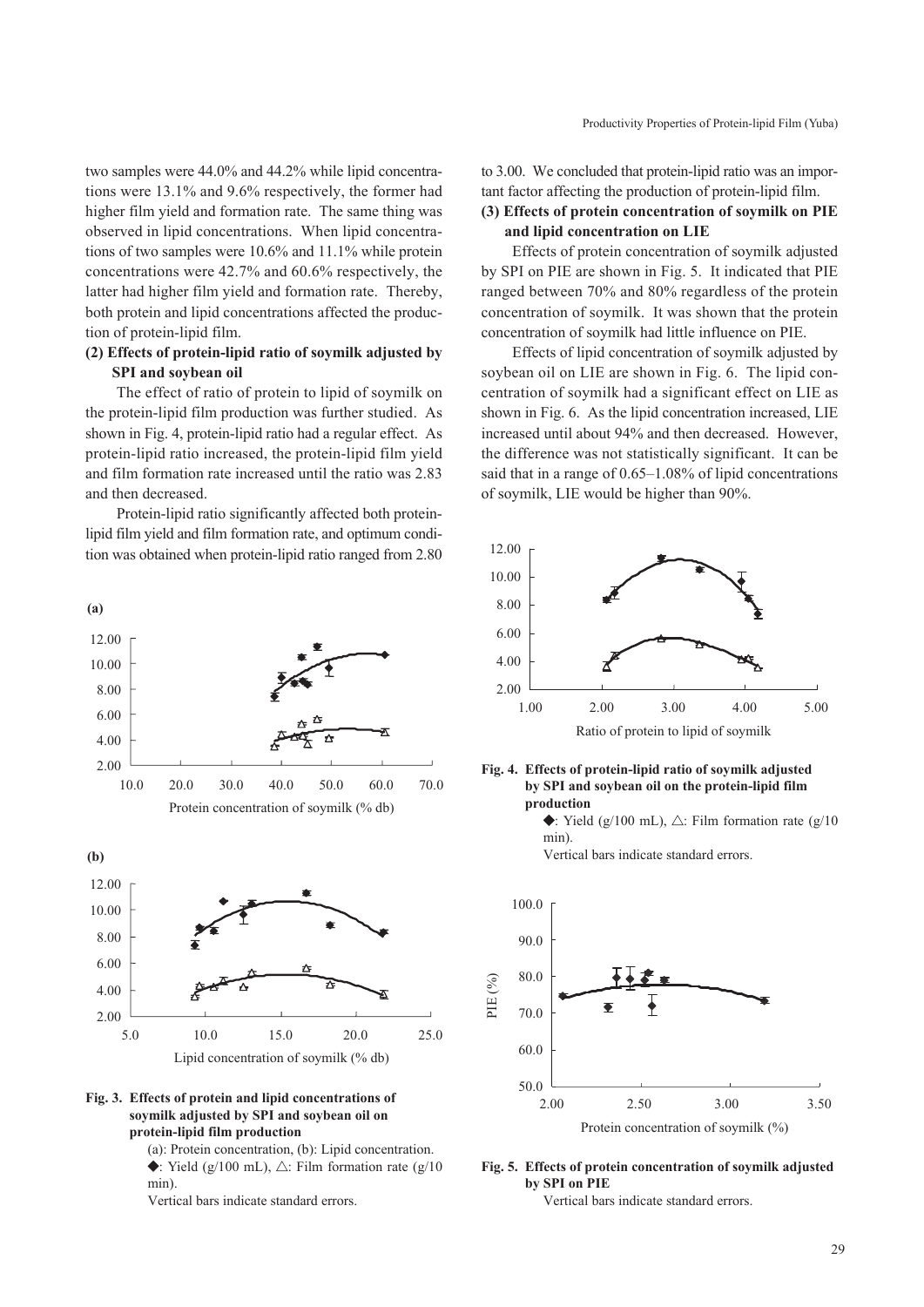O. Shen et al







Both Fig. 5 and Fig. 6 show that a suitable concentration of protein or lipid can improve the PIE or LIE. That is to say, suitable components of soymilk improved not only the yield and quality, but also the use efficiency of soymilk.

## (4) Effects of protein and lipid concentration of soymilk on electricity consumption

The effects of protein and lipid concentrations of soymilk on electricity consumption are shown in Fig. 7. As the protein concentration increased, electricity consumption decreased about 39% at first and then it held the line. With the increase of lipid concentration, the electricity consumption decreased about 41% at first and increased when the lipid concentration was higher than 0.9%.

As the lipid concentration increases, lipid can be trapped in the protein network easily, thereby, the power consumption decreased. However, when the lipid concentration was at a relatively high level, electricity consumption increased, that may be because of the low electric conductivity of lipid. Electricity consumption was relatively lower when the protein concentration of the soymilk was over  $3.0\%$  or the lipid concentration was around 0.8%.

The effects of protein-lipid ratio of soymilk on electricity consumption are shown in Fig. 8. As protein-lipid ratio increased, electricity consumption decreased about 25% at first, and then increased. Electricity consumption was relatively lower when protein-lipid ratio was around  $3.5.$ 

Energy shared about 30% or more of the cost of protein-lipid film production. The efficiency of energy may be affected by equipment, ventilation and so on, but it was clear that electricity consumption could be improved by using soybean cultivars which have suitable protein and lipid concentrations. Those findings are thought to be beneficial for the protein-lipid film industry.







(a): Protein concentration, (b): Lipid concentration. Vertical bars indicate standard errors.